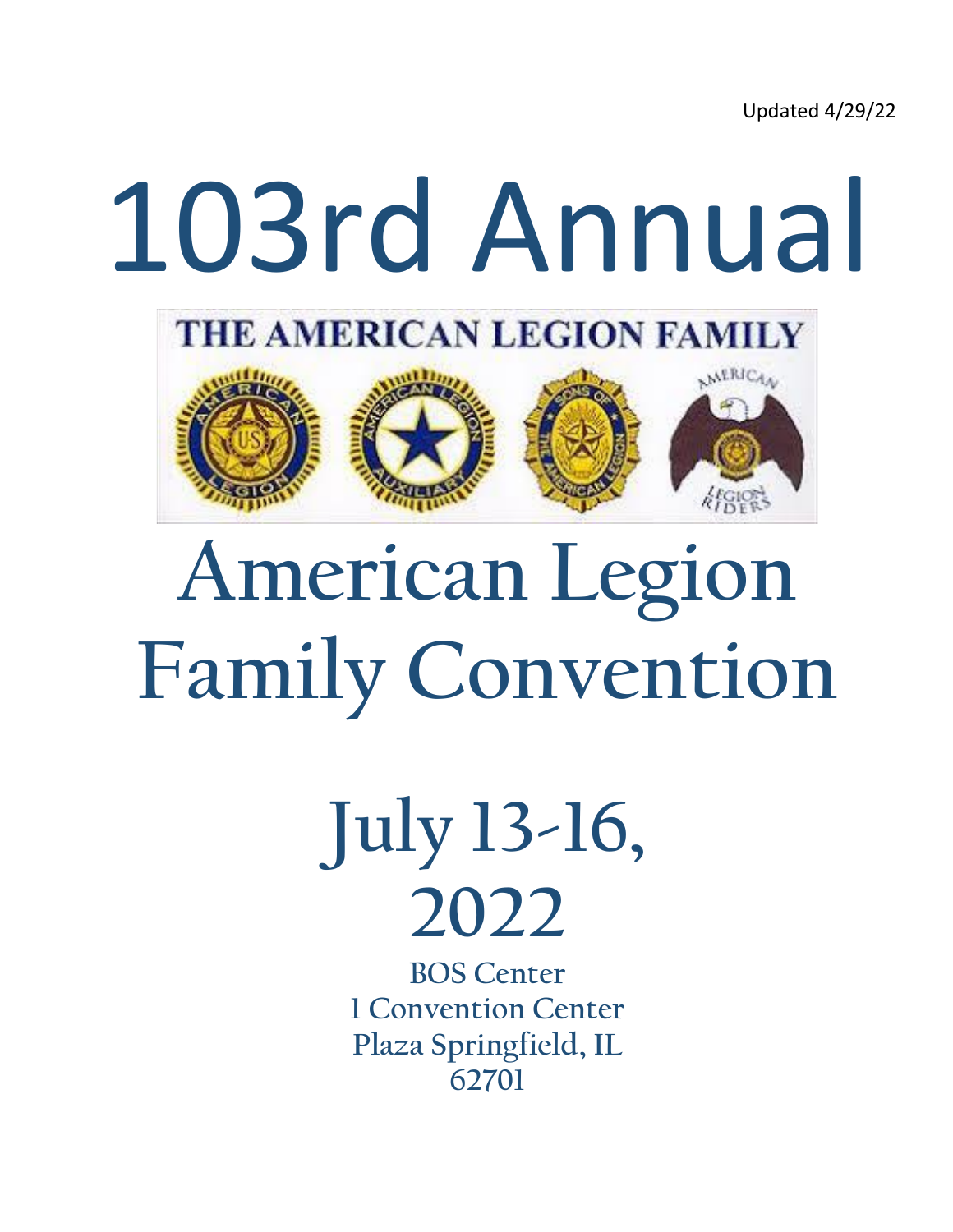### CONVENTION HOUSING

(217) 789-1530

### Division 1, 2, 3, 4 and SAL Wyndham Assigned Suites

Wyndham Springfield City Centre 2001 – Commander (Presidential Suite)

- 700 E. Adams 2814 Sr. Vice Commander (Capitol Suite)
- Springfield, IL 62701 1615 Candidate for Sr. Vice (Lincoln Suite)

with tax (parking included) 2002 - SAL Commander (Governor Suite)

### Division 5 & Auxiliary

President Lincoln Doubletree 701 E. Adams Springfield, IL 62701 with tax (parking included) (217) 544-8800

### LEGION HOSPITALITY ROOMS

| 1 <sup>st</sup> Division  | Rendezvous Room (Mezzanine Level)                                            |
|---------------------------|------------------------------------------------------------------------------|
|                           | $2nd Division & 12th District Conference Center 4 & Foyer (Mezzanine Level)$ |
| $3rd$ Division            | Vistas 1, 2 & 3 $(29th$ Floor)                                               |
| 4 <sup>th</sup> Division  | Vistas $4 & 5 (29th Floor)$                                                  |
| 5 <sup>th</sup> Division  | Embassy Room (Lower Level)                                                   |
| 11 <sup>th</sup> District | Plaza 3 (Mezzanine Level)                                                    |
| 19 <sup>th</sup> District | Vista $6(29th Floor)$                                                        |
|                           |                                                                              |

### CONVENTION BOARD OF MANAGERS

| Wayne Fischer  | Lomac Payton | <b>Marty Conatser</b> | Michael Walton      |
|----------------|--------------|-----------------------|---------------------|
| Wayne Erickson | Roy Weber    | Myron Kirby           | <b>Tom Chambers</b> |
| Dave Johnson   | Jim Talaska  | Mike Monroe           | Larry Miller        |

### SAL BOARD OF MANAGERS

Bob Tharp John Nemanich Wayne Madson Phil Stander

Jeff Van Horn Harl "Butch" Ray Jeff Trout Kevin O'Connell

### CONVENTION OFFICIALS

Wayne Fischer **Pam Ray** 212 Winslow Ct. 6410 Wind Hill Dr. Naperville, IL 60565 Springfield, IL 62711 (630) 240-8868 (217) 741-6849

Lomac Payton **Renee Mathews** Galesburg, IL 61401-4353 Bloomington, IL 61704 (309) 368-7357 (309) 663-9366 [lomac32@gmail.com](mailto:lomac32@gmail.com) [renee.mathews@ilala.org](mailto:renee.mathews@ilala.org)

# Convention Chairman **Auxiliary Convention Director**

wayne.l.fischer@gmail.com sparkle1979@hotmail.com

### Convention Vice Chairman Department Executive Secretary

545 W. South St. 2720 E. Lincoln St., Suite 1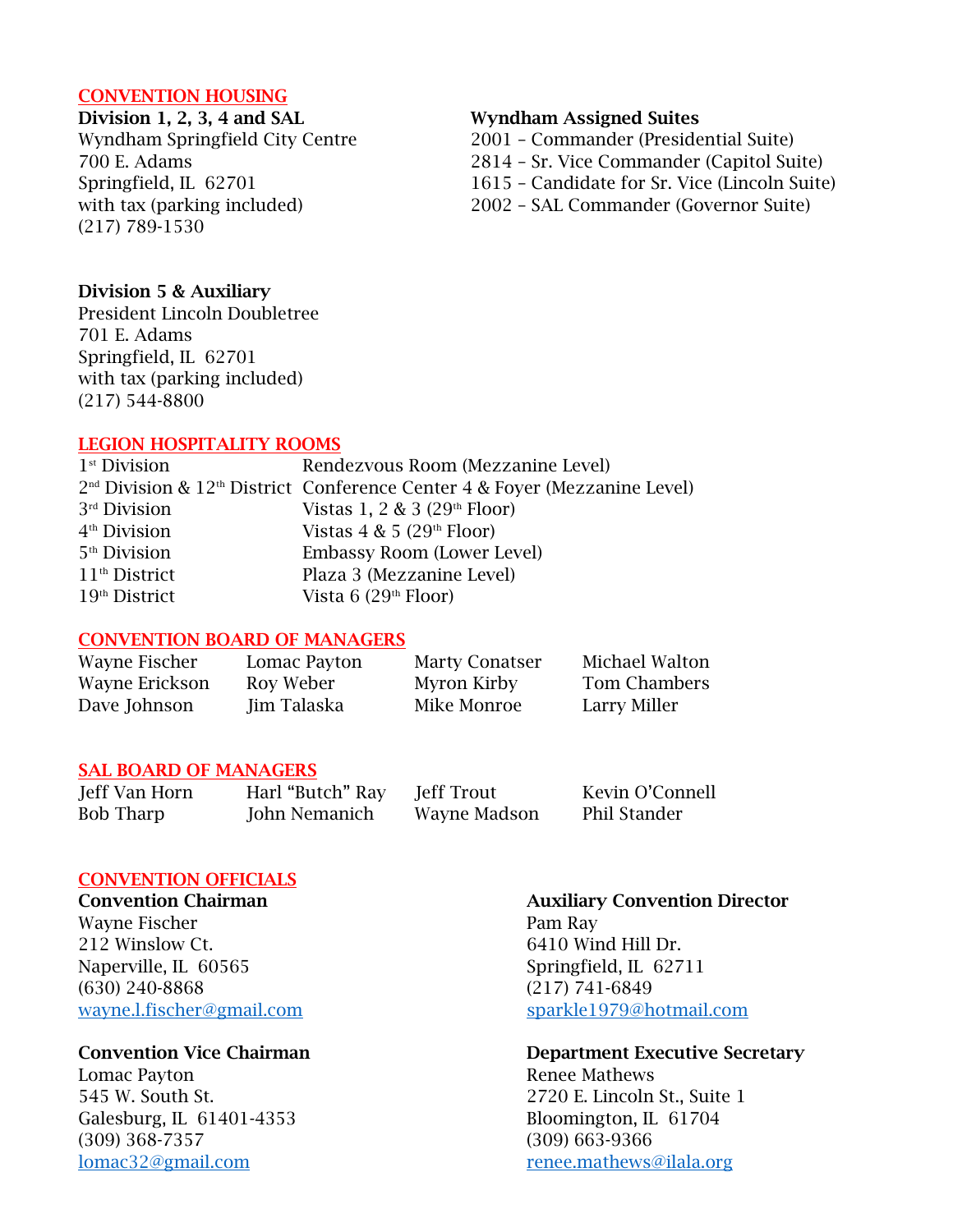### Convention Director SAL Commander

Mike Walton **Jeff Trout** 63 Roundtable Rd. 1016 US Highway 45 Springfield, IL 62704 Enfield, IL 62835 Cell: (217) 494-4728 (618) 384-7684 walton73@outlook.com is a jefftrout65@gmail.com in the set of the set of the set of the set of the set of the set of the set of the set of the set of the set of the set of the set of the set of the set of the set of the se

Marty Conatser **Kevin O'Connell** 2720 E. Lincoln St. 1461 E. Walnut Bloomington, IL 61704 Des Plaines, IL 60016 (309) 663-0361 (847) 417-4893 [mconatser@illegion.org](mailto:mconatser@illegion.org) [srvice@il-sal.org](mailto:srvice@il-sal.org)

Myron Kirby Jeff Van Horn 316 Blue Jay Dr. 3134 Five Oaks Dr. Leroy, IL 61752 Arnold, MO 63010 (309) 838-9067 (847) 274-1209 [kirbyfarms@yahoo.com](mailto:kirbyfarms@yahoo.com) [adj@IL-SAL.org](mailto:adj@IL-SAL.org)

Patti Williamson Harl "Butch" Ray 405 E. Belle Ave. 6410 Wind Hill Dr. Rantoul, IL 61866 Springfield, IL 62711 217-377-3708 (217) 741-6856 williamson.patti@aol.com butch.ilsal@gmail.com

**Janet Bacon** Michael Vozar 129 Homewood Dr. 239 Driftwood Ln. (815) 784-3481 (630) 248-7070

### Convention Secretary SAL Sr. Vice Commander

### Convention Treasurer SAL Convention Coordinator

### Department President SAL Assistant Convention Coordinator

### Department 1<sup>st</sup> Vice President SAL 2<sup>nd</sup> Division Sr. Vice Commander

Genoa, IL 60135 Bloomingdale, IL 60108 Jbacon80@yahoo.com [michael.vozar@thedupageagency.com](mailto:michael.vozar@thedupageagency.com)

### AGENDA

## Wednesday, July 13, 2022 10:30 a.m. Trust Fund – BOS Center - B6-W

1:00 p.m. Internal Affairs – BOS Center - B-10 Veterans Employment & Education – BOS Center - B7-W Finance – BOS Center - B4-E

- 2:00 p.m. Constitution & By-Laws BOS Center B9
- 4:00 p.m. VA&R The Grille at the Wyndham
- 4:30 p.m. Americanism BOS Center B4-E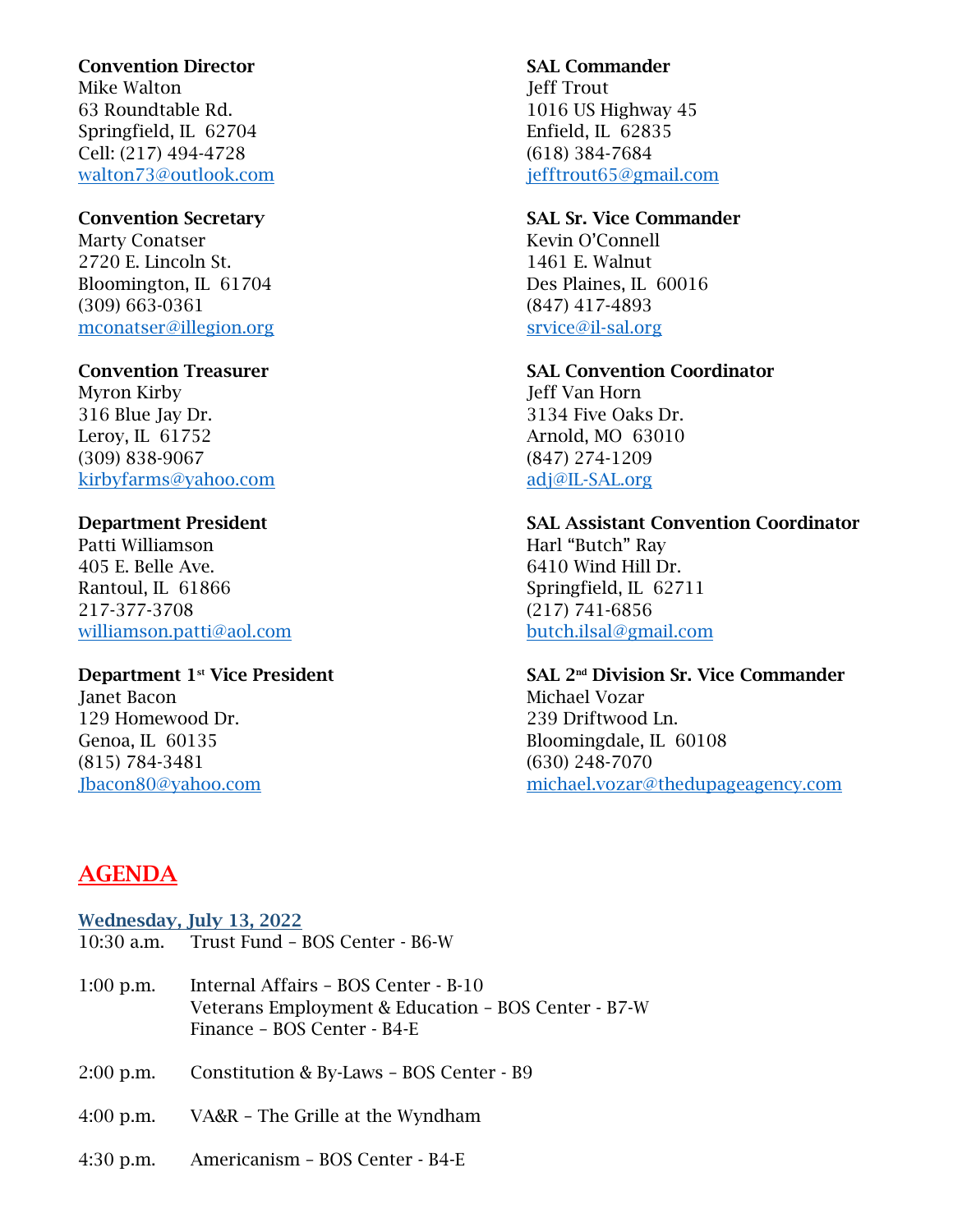6:30 p.m. DEC Photo – BOS Center – B-11B, C, D

7:00 p.m. DEC Meeting – BOS Center – B-11B, C, D

Thursday, July 14, 2022

- 7:30 a.m. Breakfast with Leading Candidate for National Commander Wyndham Capitol Room (Mezzanine level)
- 9:00 a.m. Rules BOS Center B-1 Americanism – BOS Center - B -4E Children & Youth – BOS Center - B-4W Veterans Employment & Education – BOS Center - B-6W National Security – BOS Center - B-8 Delegates-at-Large – BOS Center - B-9 Rehabilitation – BOS Center - B-10 Resolutions – BOS Center - B-3 Judiciary – BOS Center - B-7E
- 10:00 a.m. Credentials, Contests & Internal Affairs BOS Center B-2
- 10:00 a.m. Legislation BOS Center B7W
- 10:00 10:45 a.m. Chaplain's Seminar BOS Center B-6E
- 11:00 2:00 MyLegion.org Training BOS Center B-11B, C, D (RSVP to Department)

3:00 p.m. 2<sup>nd</sup> District Caucus - B-7E 5:00 p.m.  $14<sup>th</sup>$  District Caucus – B-9 3rd District Caucus - B-7W  $15<sup>th</sup>$  District Caucus – B-1  $4<sup>th</sup>$  District Caucus - B-9  $16<sup>th</sup>$  District Caucus – B-2 5<sup>th</sup> District Caucus - B-6W 17<sup>th</sup> District Caucus – B-6E  $7<sup>th</sup>$  District Caucus - B-3  $18<sup>th</sup>$  District Caucus – B-6W 8<sup>th</sup> District Caucus - B-6E 19<sup>th</sup> District Caucus – B-7E  $9<sup>th</sup>$  District Caucus - B-10  $20<sup>th</sup>$  District Caucus – B-8  $10<sup>th</sup>$  &  $13<sup>th</sup>$  District Caucus – B-1 21<sup>st</sup> District Caucus – B-7W 11th District Caucus – B-4E 22nd District Caucus – B-4 W 12th District Caucus – B-4W 23rd District Caucus – B-10  $24<sup>th</sup>$  &  $25<sup>th</sup>$  District Caucus – B-3

6:00 p.m. Commander's Party – Post #32

### Friday, July 15, 2022

- 7:30 a.m. Past Department Commander's Breakfast Wyndham Capitol Room (Mezzanine level)
- 9:00 a.m. Convention Session opens BOS Center
- 12:00 p.m. Lunch Break
- 3:00 p.m. Legion Riders Meeting Main Floor